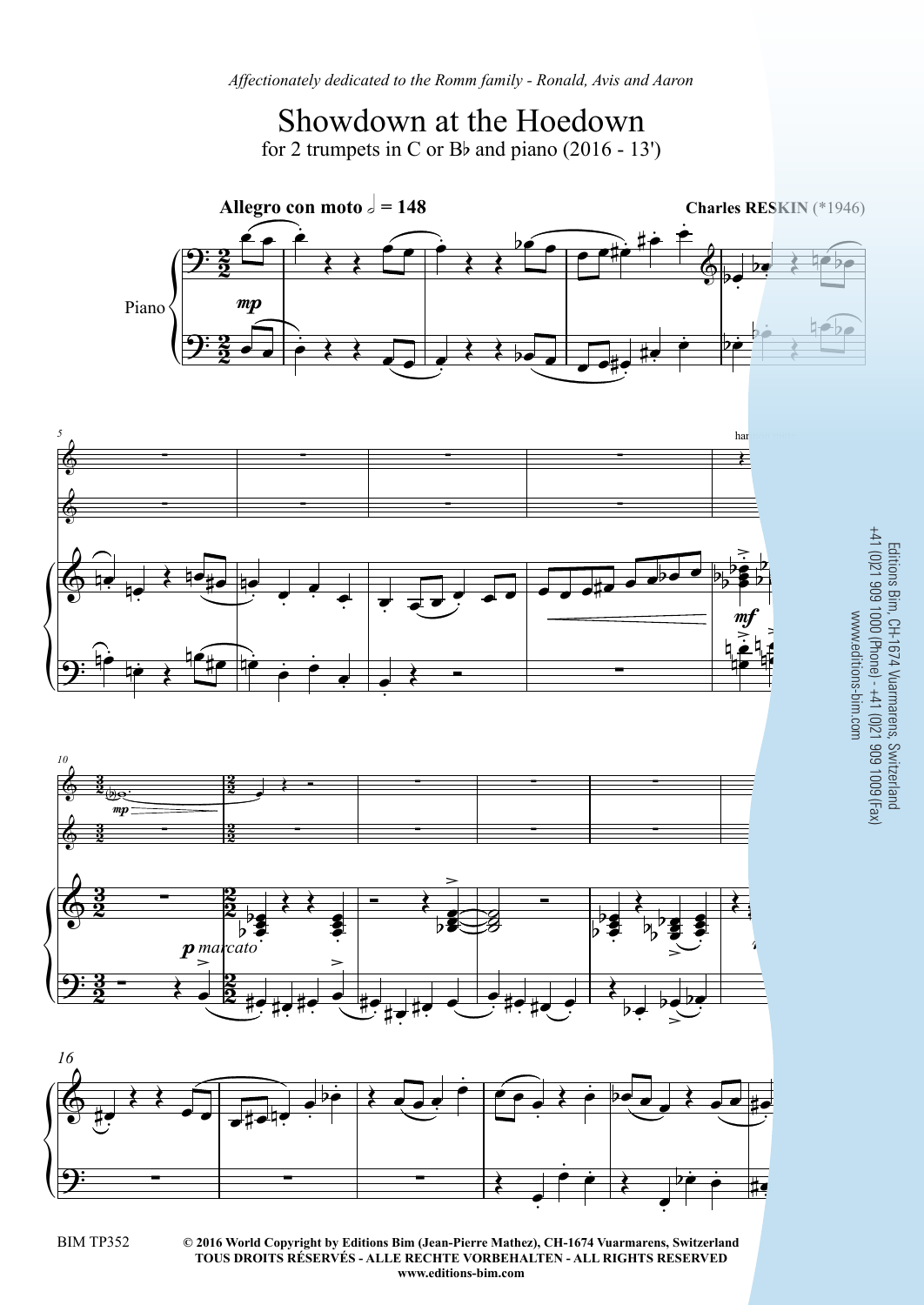







Editions Bim, CH-1674 Vuarmarens, Switzerland<br>+41 (0)21 909 1000 (Phone) - +41 (0)21 909 1009 (Fax) www.editions-bim.com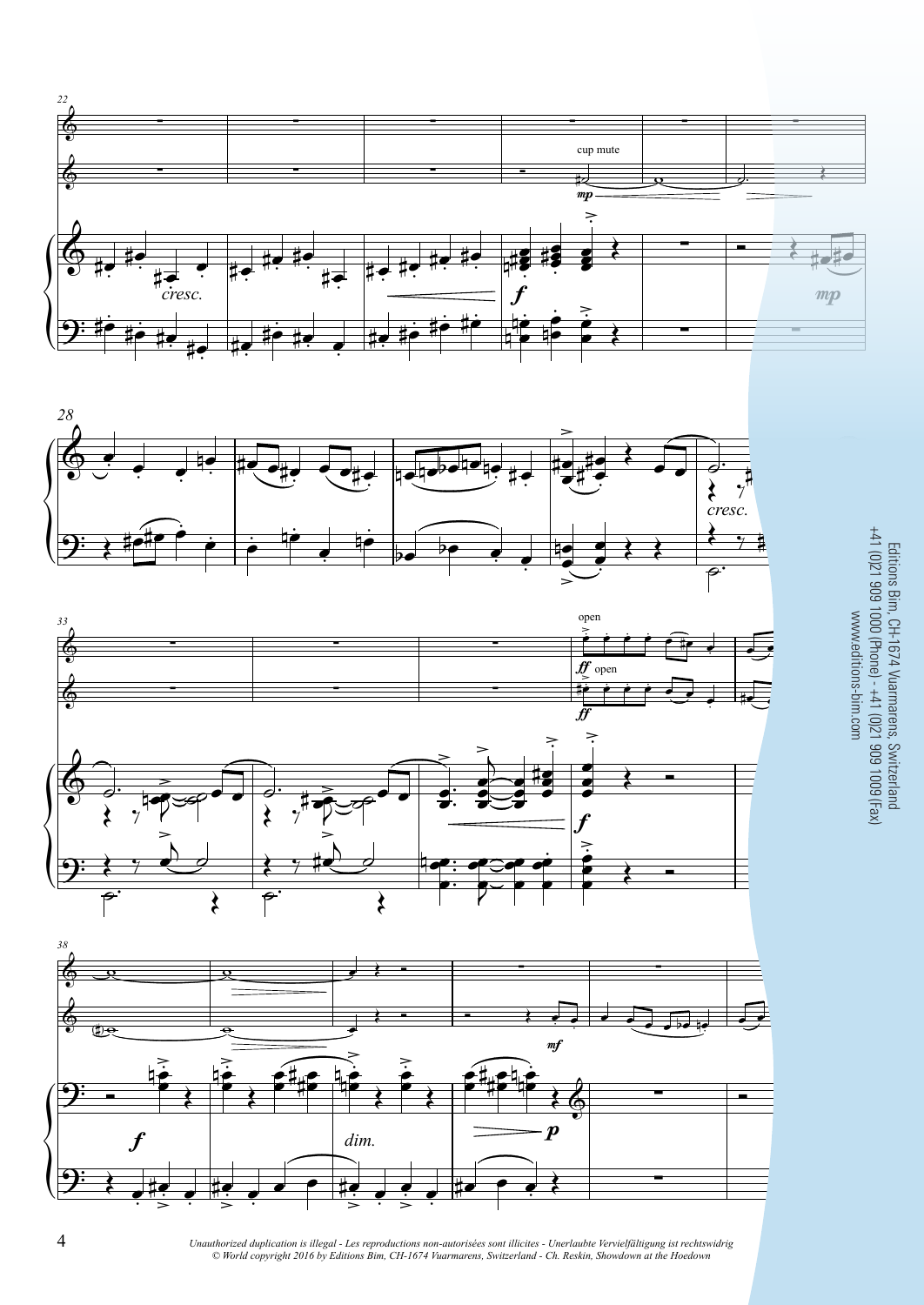







BIM TP352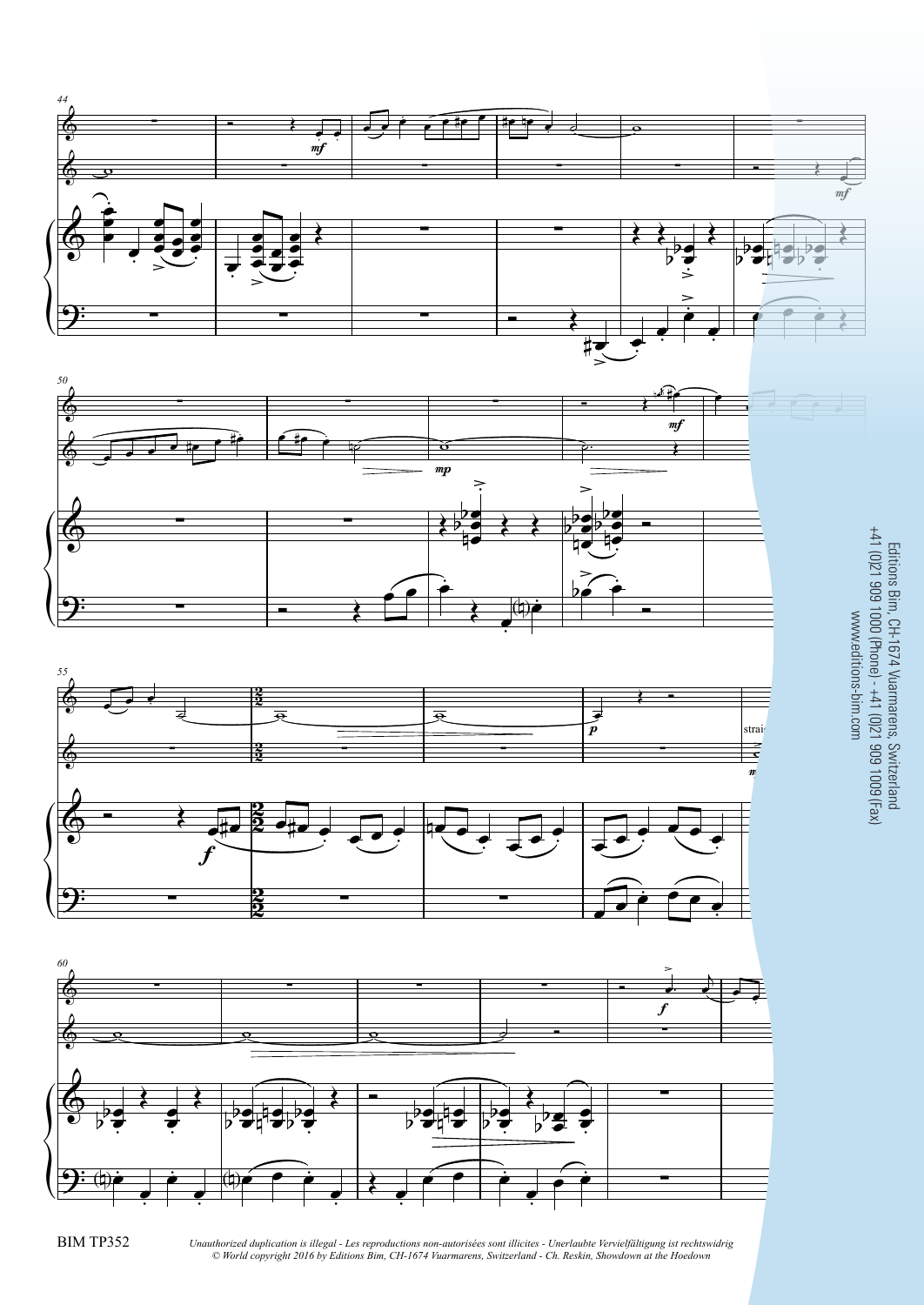







Editions Bim, CH-1674 Vuarmarens, Switzerland<br>+41 (0)21 909 1000 (Phone) - +41 (0)21 909 1009 (Fax) www.editions-bim.com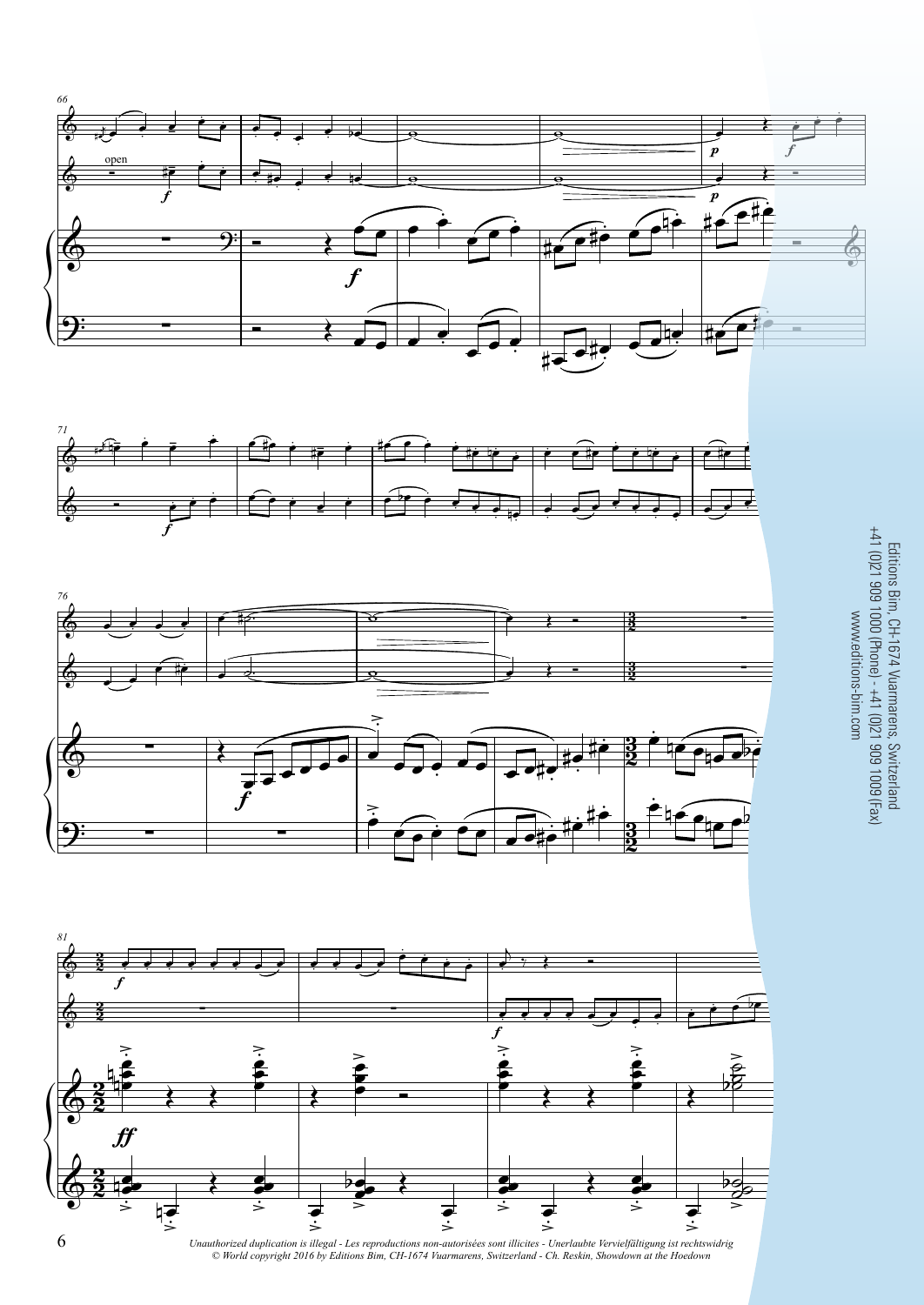

Editions Bim, CH-1674 Vuarmarens, Switzerland<br>+41 (0)21 909 1000 (Phone) - +41 (0)21 909 1009 (Fax)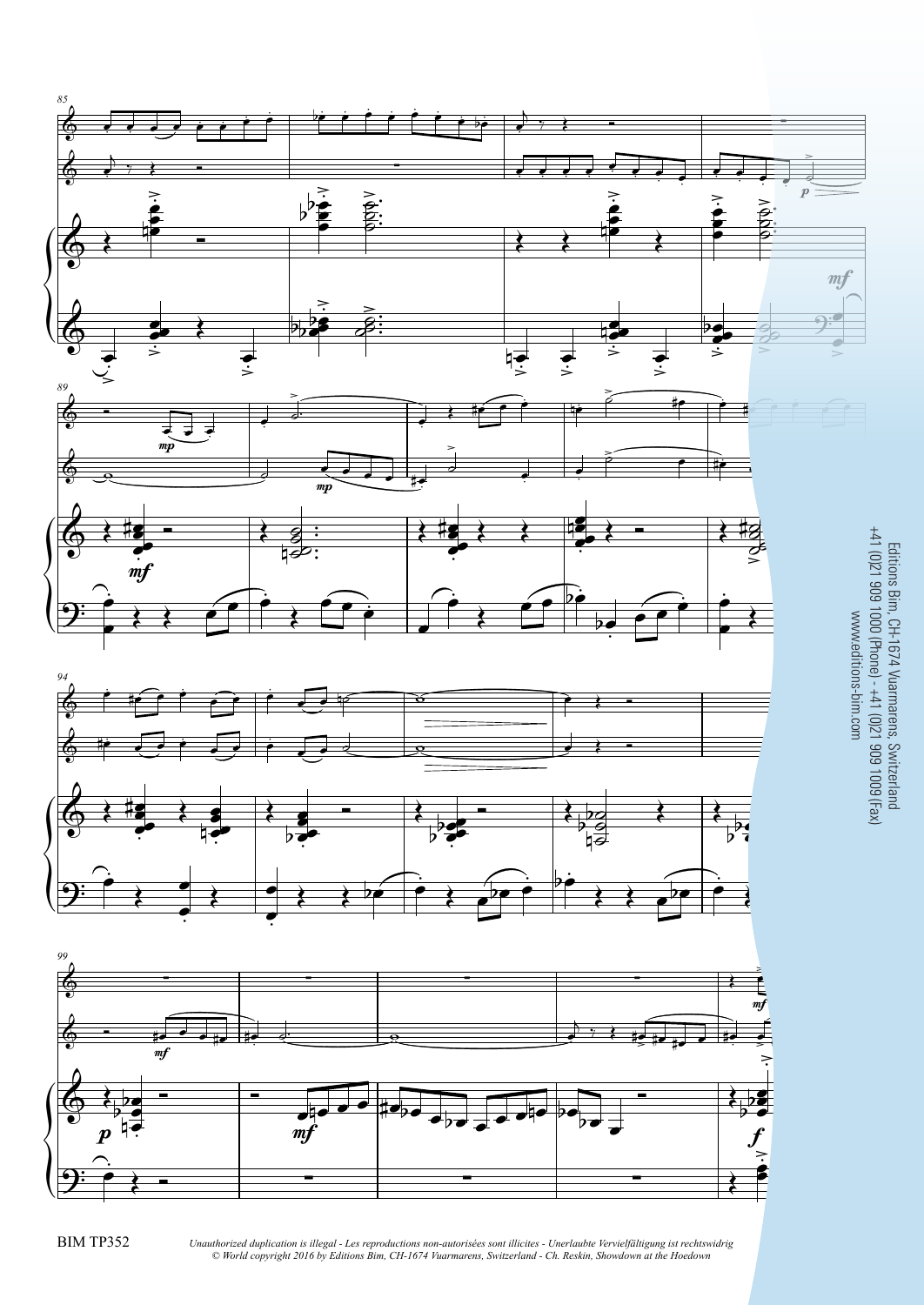

Unauthorized duplication is illegal - Les reproductions non-autorisées sont illicites - Unerlaubte Vervielfältigung ist rechtswidrig<br>© World copyright 2016 by Editions Bim, CH-1674 Vuarmarens, Switzerland - Ch. Reskin, Sho

8

104

Editions Bim, CH-1674 Vuarmarens, Switzerland<br>+41 (0)21 909 1000 (Phone) - +41 (0)21 909 1009 (Fax)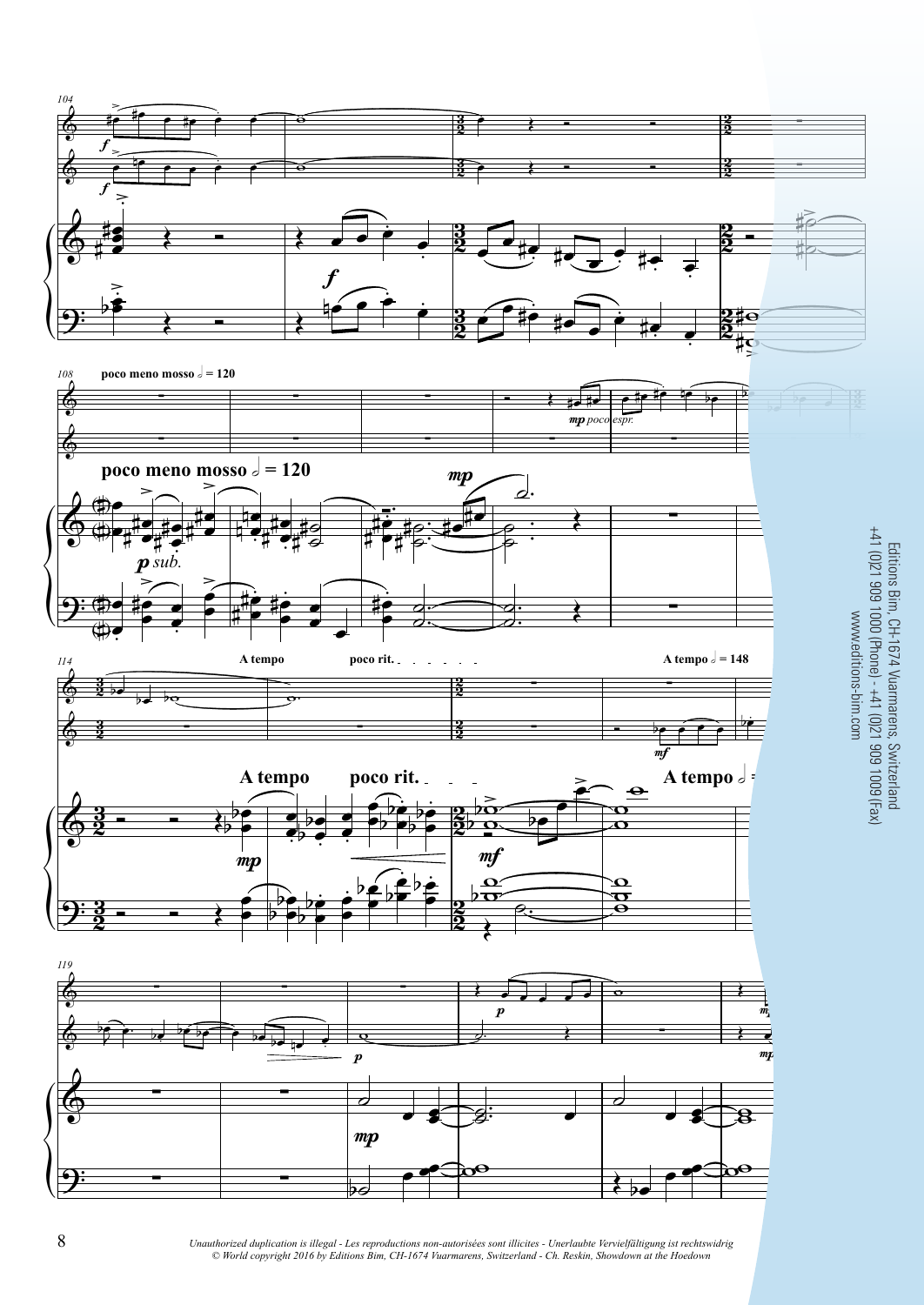







Editions Bim, CH-1674 Vuarmarens, Switzerland<br>+41 (0)21 909 1000 (Phone) - +41 (0)21 909 1009 (Fax)<br>www.editions-bim.com

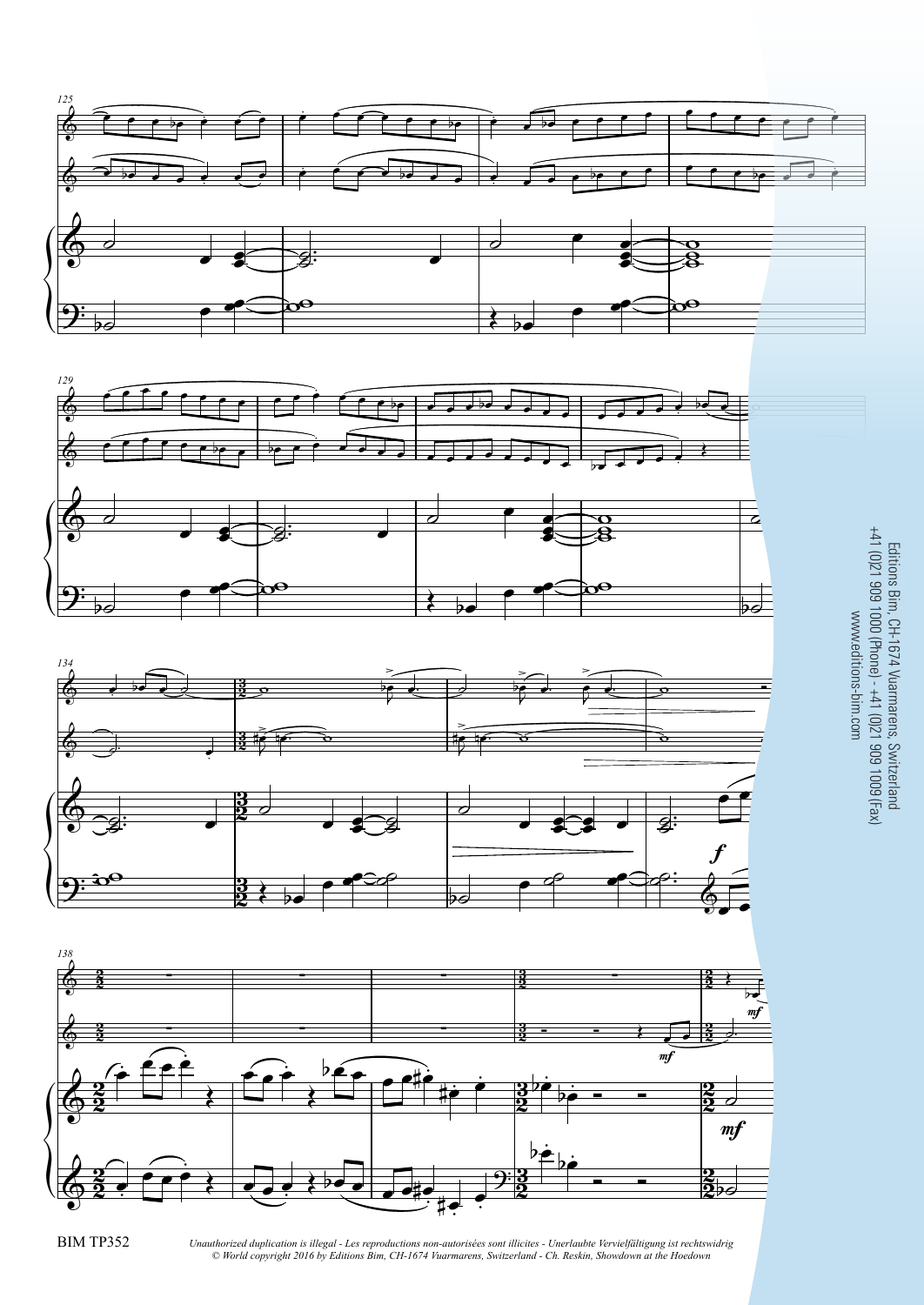







Editions Bim, CH-1674 Vuarmarens, Switzerland<br>+41 (0)21 909 1000 (Phone) - +41 (0)21 909 1009 (Fax)<br>www.editions-bim.com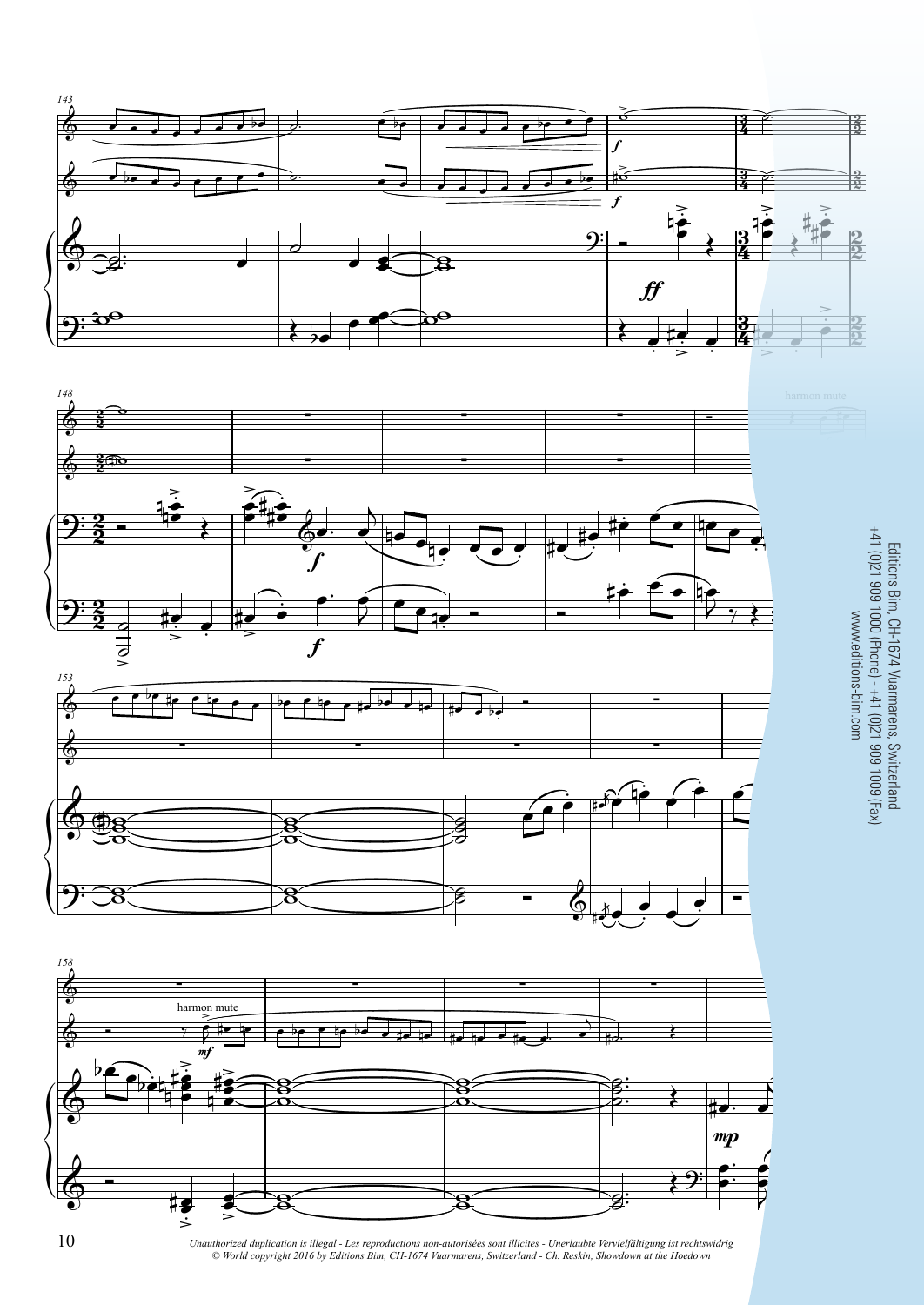











BIM TP352